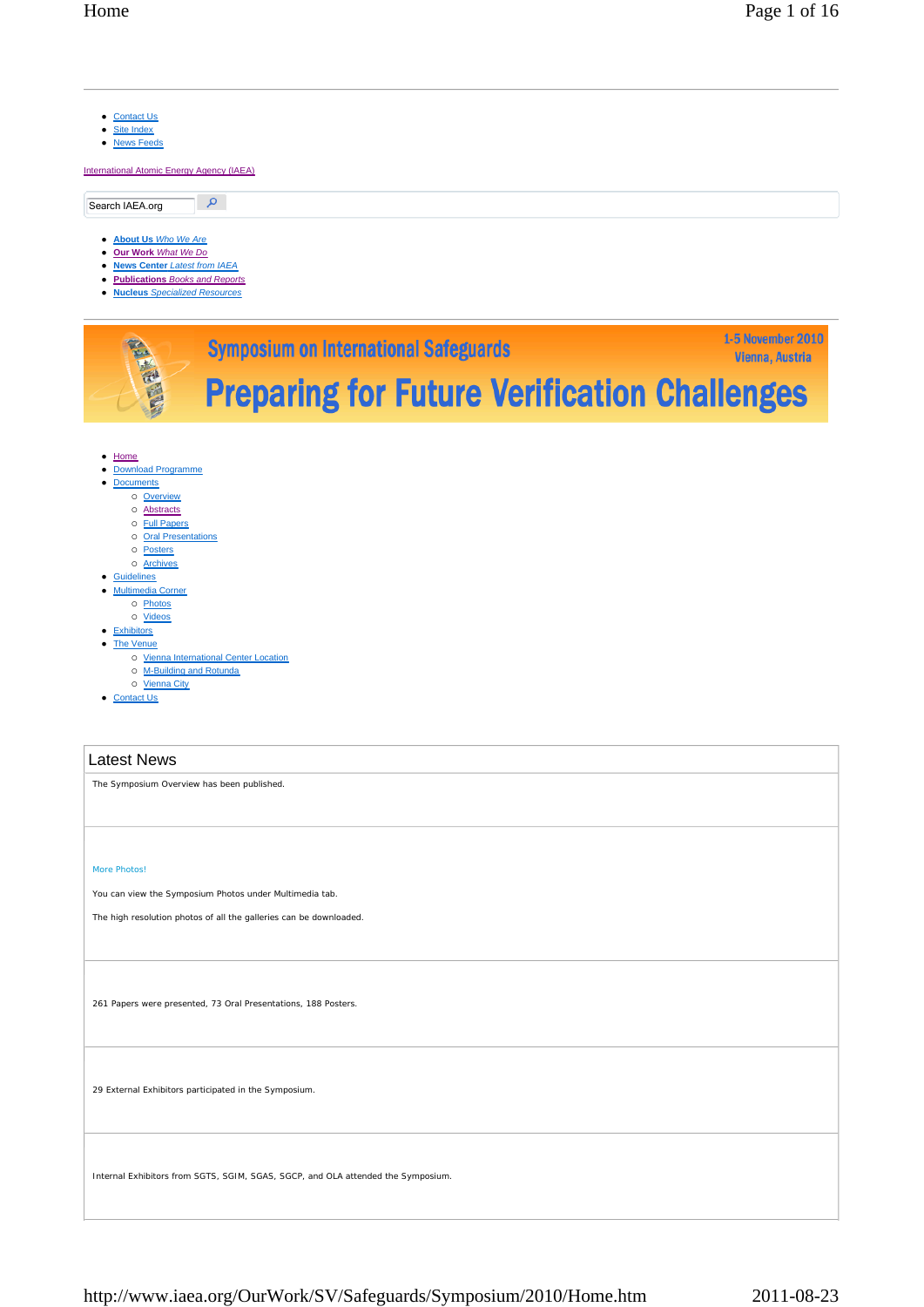OPCW and CTBTO also participated.

About 700 participants.

Participants are from around 70 Member States and 20 NGOs.

There was a Poster Award for the best poster of each session!

 Home Sun.Oct 31

- Mon.Nov 1
- Tue.Nov 2
- Wed Nov 3
- Thu.Nov 4
- Fri.Nov 5



The Symposium Streams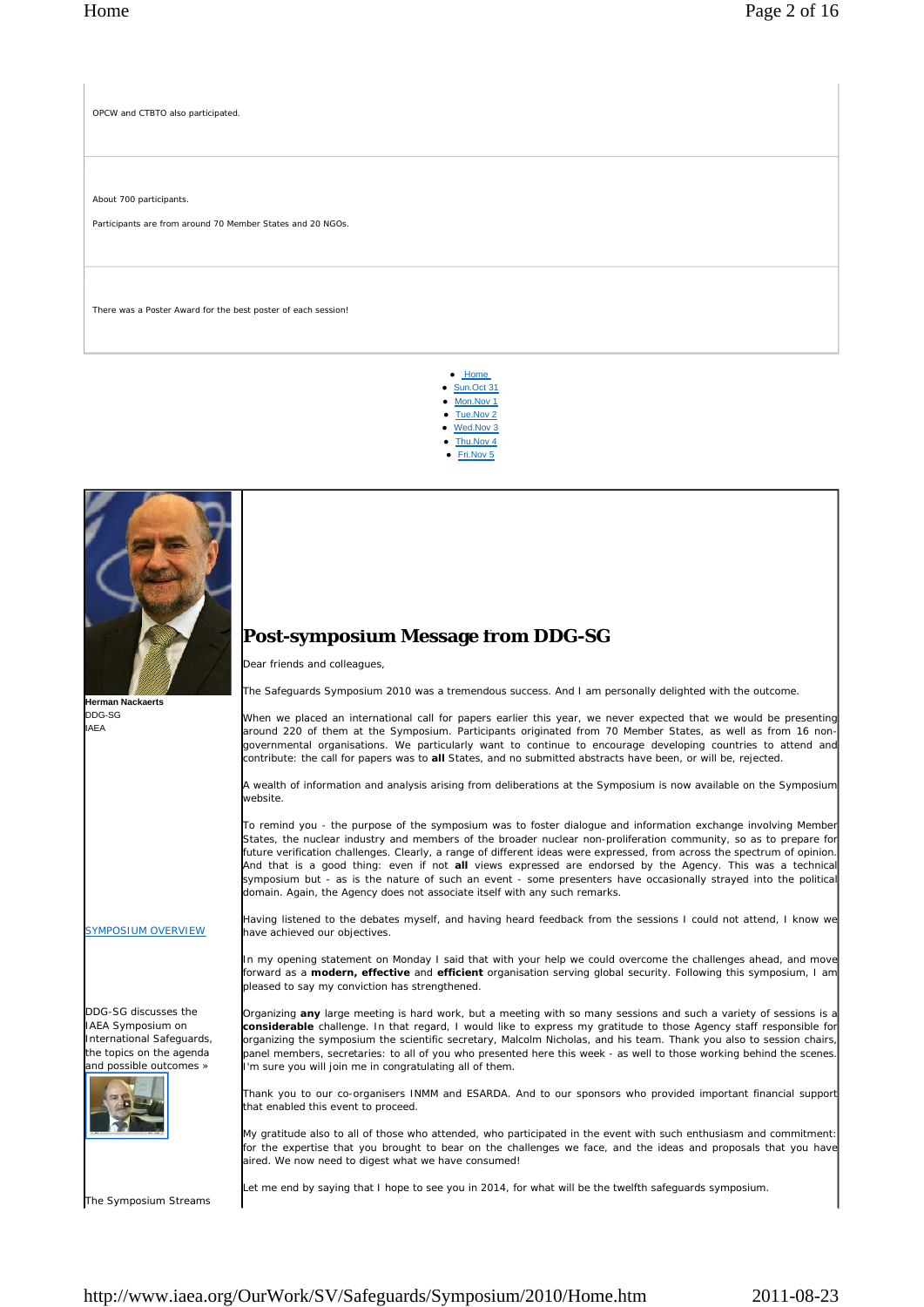| Archive can be watched<br>on the IAEA Intranet until<br>April 2011. For address,<br>please click on this image<br>below, and scroll down to<br>Other Conferences »<br>. <b>.</b> | Thank you all.                                                                       |                                                                                                                                  |  |
|----------------------------------------------------------------------------------------------------------------------------------------------------------------------------------|--------------------------------------------------------------------------------------|----------------------------------------------------------------------------------------------------------------------------------|--|
| Location                                                                                                                                                                         | Afternoon                                                                            | <b>Time</b>                                                                                                                      |  |
| Gate 1                                                                                                                                                                           | Registration and Distribution of Symposium Material                                  | 16:00-18:00                                                                                                                      |  |
| Rotunda                                                                                                                                                                          | <b>Welcome Reception</b>                                                             | 16:30-18:00                                                                                                                      |  |
|                                                                                                                                                                                  |                                                                                      |                                                                                                                                  |  |
|                                                                                                                                                                                  |                                                                                      |                                                                                                                                  |  |
| Location                                                                                                                                                                         | <b>Morning</b><br>08:00                                                              | <b>Afternoon</b>                                                                                                                 |  |
| <b>Building M</b>                                                                                                                                                                | Registration and Distribution of Symposium Material                                  |                                                                                                                                  |  |
|                                                                                                                                                                                  | 09:30-12:30<br><b>Opening Planery</b><br><b>Session 1</b>                            | 14:30-18:00<br><b>Technical Planery</b><br><b>Session 2</b>                                                                      |  |
|                                                                                                                                                                                  | Session Chair: H. Nackaerts (IAEA)<br><b>Technical Secretary:</b><br>E. Gyane (IAEA) | <b>Session Chair and Panel Moderator:</b><br>L. Vinhas (Brazil)<br><b>Technical Secretary:</b><br>I. Tsvetkov (IAEA)             |  |
|                                                                                                                                                                                  | Speakers - Opening Presentations and Statements:                                     |                                                                                                                                  |  |
|                                                                                                                                                                                  | D. Waller (IAEA)                                                                     |                                                                                                                                  |  |
|                                                                                                                                                                                  | <b>Opening Presentation</b>                                                          |                                                                                                                                  |  |
| <b>Boardroom A</b>                                                                                                                                                               | Preparing for Future Verification Challenges                                         | <b>Presentation and Opening Statements:</b>                                                                                      |  |
| plus                                                                                                                                                                             |                                                                                      |                                                                                                                                  |  |
| Room M1 via CCTV                                                                                                                                                                 | H. Nackaerts (IAEA)                                                                  | Department of Safeguards Long-term Strategic Plan<br>2012-2023                                                                   |  |
| and                                                                                                                                                                              | <b>Opening Statement</b>                                                             | J. Cooley (IAEA)                                                                                                                 |  |
| Live Streaming to the www                                                                                                                                                        | S. Vance (INMM)                                                                      | <b>Panel Discussion:</b><br>Department of Safeguards Long-term Strategic Plan                                                    |  |
|                                                                                                                                                                                  | <b>Opening Statement</b>                                                             | <b>Panel Members:</b>                                                                                                            |  |
|                                                                                                                                                                                  | E. Martikka (ESARDA)                                                                 | J. Baute (IAEA)<br>J. Cooley (IAEA)<br>M. Marzo (IAEA)                                                                           |  |
|                                                                                                                                                                                  | <b>Opening Statement</b>                                                             | N. Muroya (IAEA)<br>G. Voigt (IAEA)                                                                                              |  |
|                                                                                                                                                                                  | <b>Change and Verify</b>                                                             | N. Whiting (IAEA)<br>S. Zykov (IAEA)                                                                                             |  |
|                                                                                                                                                                                  |                                                                                      | <b>Floor Discussion With the Panel Members:</b><br>Moving Towards a Safeguards System That is Fully<br><b>Information Driven</b> |  |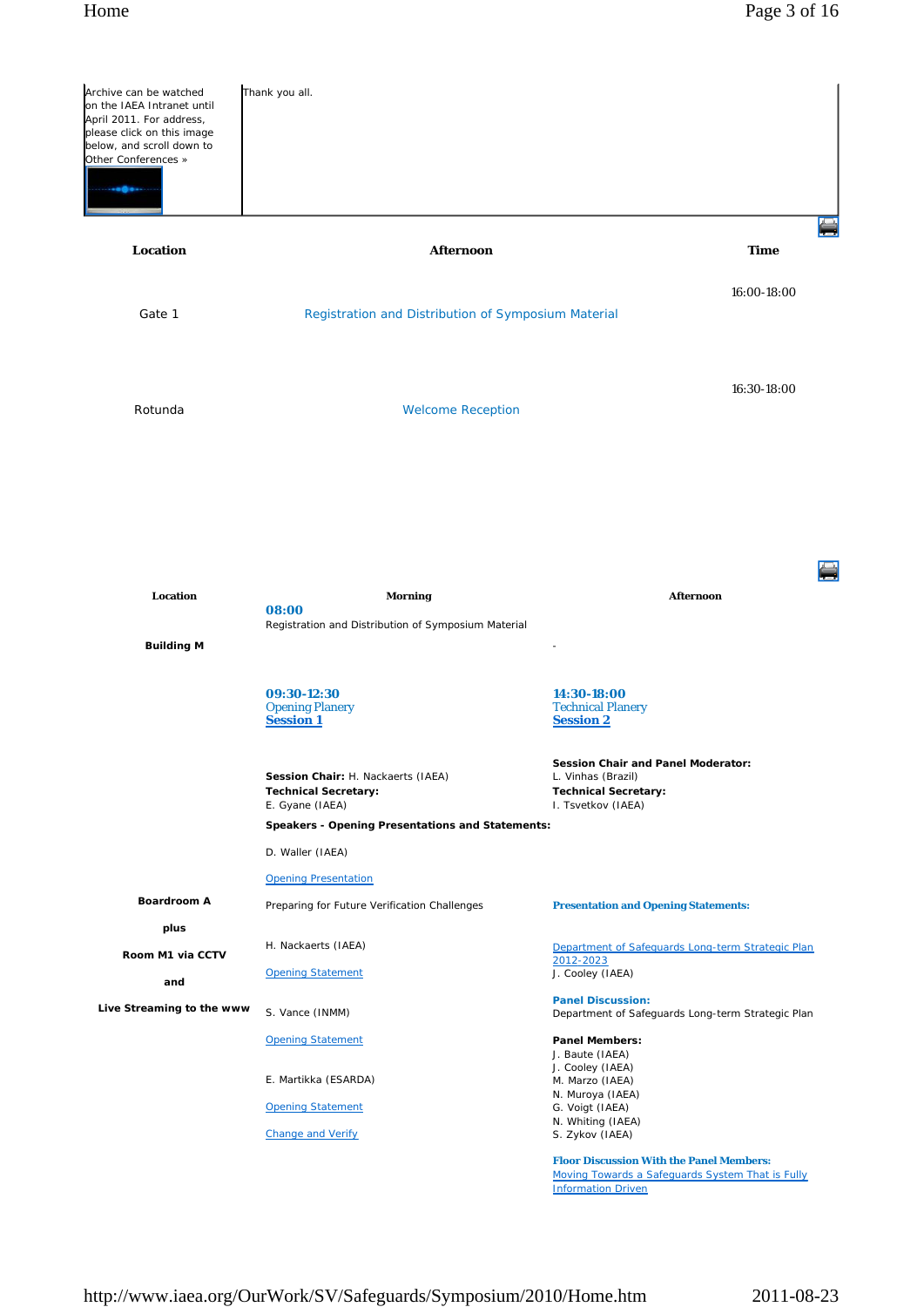|                                  | 11:00-12:30<br><b>Presentation:</b>                                                                                                                                |                                                                                                                                                           |  |
|----------------------------------|--------------------------------------------------------------------------------------------------------------------------------------------------------------------|-----------------------------------------------------------------------------------------------------------------------------------------------------------|--|
|                                  | Nuclear Non-proliferation and Disarmament: Where<br>next?                                                                                                          |                                                                                                                                                           |  |
|                                  | G. Evans (Australia)                                                                                                                                               |                                                                                                                                                           |  |
| <b>Other Events</b><br>Pressroom | 10:30<br><b>Press Conference</b>                                                                                                                                   |                                                                                                                                                           |  |
| Rotunda                          | 12:30<br><b>Opening Ceremony for the Exhibition</b>                                                                                                                |                                                                                                                                                           |  |
|                                  |                                                                                                                                                                    |                                                                                                                                                           |  |
| Location                         | Morning                                                                                                                                                            | <b>Afternoon</b>                                                                                                                                          |  |
|                                  | 09:30-13:00<br><b>Strategic Safeguards Priorities and Activities</b><br><b>Session 3</b>                                                                           | 14:30-18:00<br>Addressing Safeguards Challenges in a Changing and<br><b>Trans-national World</b><br><b>Session 10</b>                                     |  |
|                                  | Chairperson: J. Casterton, Canada                                                                                                                                  | Chairperson: S.A. Vorobiev, Russian Federation                                                                                                            |  |
|                                  | Technical Secretary: J. Rissanen, IAEA                                                                                                                             | Technical Secretary: A. El Gebaly, IAEA                                                                                                                   |  |
| <b>Boardroom A</b>               | Title of Paper/Presenter:                                                                                                                                          | Title of Paper/Presenter:                                                                                                                                 |  |
|                                  | • Methodology for Long-range Strategic Planning in the<br>Department of Safeguards [E. Pujol, IAEA];                                                               | Innovation in Safeguards Research and Development,<br>and European Union Contribution to Strengthening the<br>Global Safequards System [W. Janssens, EU]; |  |
|                                  | ■ Member States' Views on the Agency's Future -<br>Perceptions From the Informal Open Ended Process to<br>Discuss the Future of the Agency [A. Guerreiro, Brazil]; | <b>Safequards and Nuclear Security - Synergies, Bridges</b><br>and Differences [A. Nilsson, IAEA];                                                        |  |
|                                  | Key Nuclear Verification Priorities - Safeguards and<br>Beyond [J. Carlson, Australia];                                                                            | ■ Chemical, Biological, Radiological and Nuclear Risk<br>Mitigation: The Importance of the Regional Approach [F.<br>Marelli, UNICRI];                     |  |
|                                  | Next Generation Safeguards Initiative: 2010 and<br>Beyond [M. Whitney, USA];                                                                                       | ■ Fallout From the Khan Network and the Clash of<br>National Interests [C. Collins; D. Frantz, USA];                                                      |  |
|                                  | Safeguards for XXI Century: Regional Approach [G.<br>Gonzales, Chile];                                                                                             | Collecting Safeguards Relevant Trade Information: The<br>IAEA Procurement Outreach Programme [P. Schot,<br>$IAEA$ ];                                      |  |
|                                  | • The Evolution of Information Driven Safeguards [K.<br>Budlong-Sylvester, USA].                                                                                   | Industry Contribution to Thwart Illicit Nuclear Trade [R.<br>Wirtz, Germany].                                                                             |  |
|                                  | 09:30-13:00<br><b>Nuclear Material and Environmental Sample Analysis:</b><br><b>New Horizons</b><br><b>Session 4</b>                                               | 14:30-18:00<br><b>Emerging and Future Technologies for Detecting</b><br><b>Undeclared Activities and Material</b><br><b>Session 11</b>                    |  |
|                                  | Chairpersons: D. Swindle, USA;<br>S. Baude, France                                                                                                                 | Chairperson: R. Schenkel, EU<br>Technical Secretary: A. Monteith, IAEA                                                                                    |  |
|                                  | Technical Secretary: R. Lafolie, IAEA                                                                                                                              |                                                                                                                                                           |  |
| Room M1                          |                                                                                                                                                                    | Title of Paper/Presenter:                                                                                                                                 |  |
|                                  | Title of Paper/Presenter:                                                                                                                                          |                                                                                                                                                           |  |
|                                  |                                                                                                                                                                    |                                                                                                                                                           |  |
|                                  | Destructive Nuclear Material Analysis for Safeguards:<br>Importance and Future Trends [S. Balsley, IAEA];                                                          | Euture Technologies and Challenges for IAEA safeguards<br>[J. Whichello, IAEA];<br>An Overview of Emerging Safeguards Technologies - A                    |  |
|                                  | The IAEA's New Nuclear Material Laboratory [C.<br>Schmitzer, IAEA];                                                                                                | U.S. Perspective [S. LaMontagne, USA];<br>Results From the 2010 INMM International Containment                                                            |  |
|                                  | <b>Environmental Sample Analysis - Advances and Future</b><br>Trends [D. Donohue, IAEA];                                                                           | and Surveillance Workshop Focused on Concepts for the<br>21st Century [C. Pickett, USA];                                                                  |  |

**In-line Determination of Uranium, Plutonium and Acidity**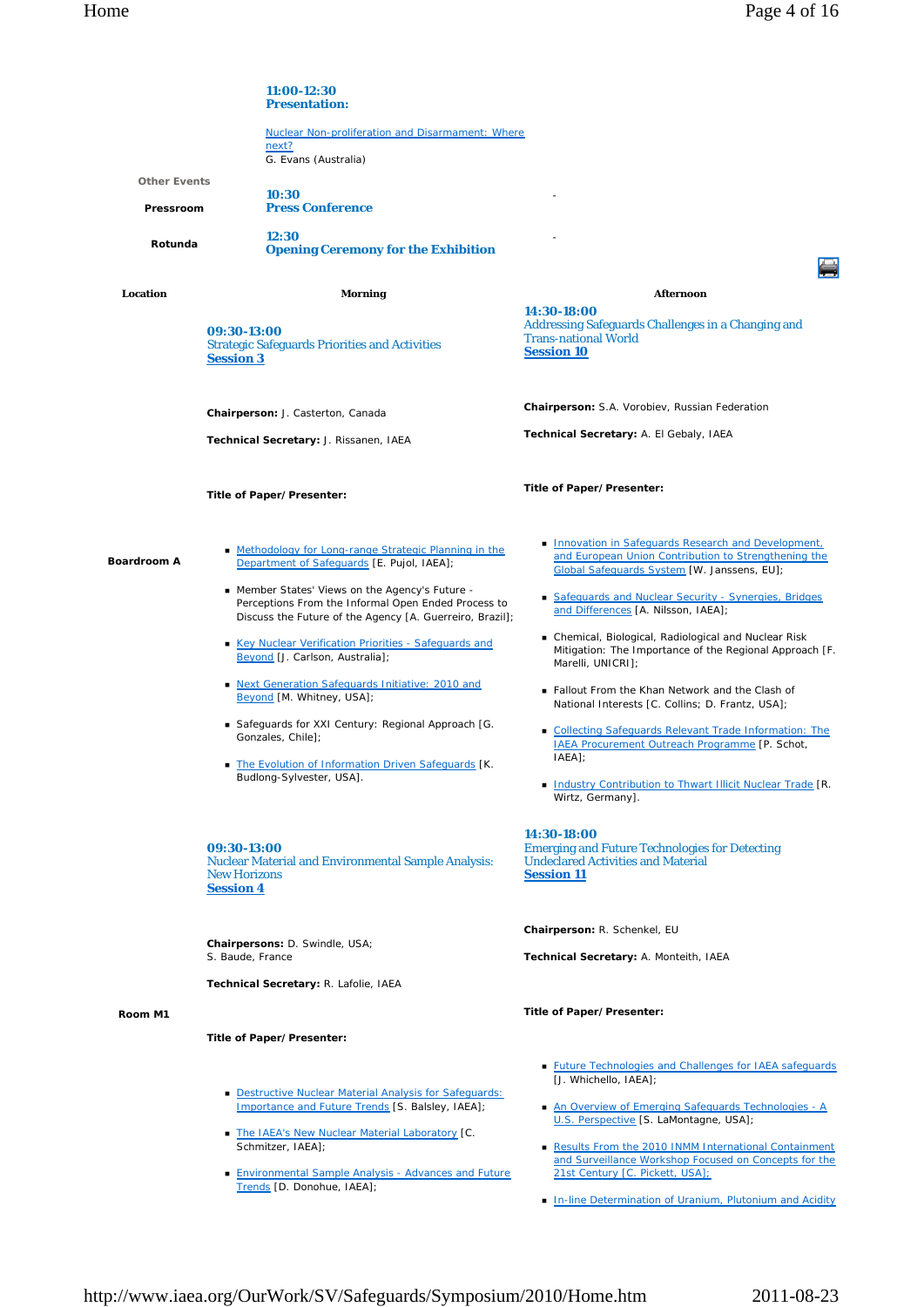- The Evolution of Environmental Sampling for Safeguards [D. Fischer, IAEA];
- Uncertainty in Measurement of Isotope Ratios by Multicollector Mass Spectrometry [R. Williams, USA];
- Recent Improvements of Actinides Trace Analysis in Environmental Samples for Nuclear Activities Detection [F. Pointurier, France].

in Spent Fuel Reprocessing for Process Monitoring on Advanced Nuclear Material Verification [T. Kuno, Japan];

- Remote Safeguards and Monitoring of Reactors With Antineutrinos [D. Reyna, USA];
- **Nuclear Safeguards Research and Development and** Innovation at the Joint Research Centre [S. Abousahl, EU].

## **16:30-18:00**

State Experiences/Views on Implementation of Integrated **Safeguards Session 13**

**Technical Secretary:** N. Wilson (IAEA)

# **Forum moderator:**

E. Martikka (Finland) State Experience/Views on Implementation of Integrated **Safeguards** 

Number of Inspections and Other Field Activities

IS in Finland

**Forum members:** C. Everton (Australia) M. Kikuchi (Japan) Japan's Experience and Views on Implementation of IS

K.-S. Min (Republic of Korea) Korea's Experience on the Integrated Safeguards Implementation

K. Owen (Canada)

**14:30-16:00** The Network of Analytical Laboratories - Expansion and Reform **Session 12**

**Technical Secretary:** A. Hamilton (IAEA) Current Status

**Panel moderator:** F. Goutelard (France) The NWAL: Experience and Reform

**Panel members:** M. Godoy (Brazil) NWAL Qualification Process: The IRD Experienceand Reform

Life of an Inspector and Analyst in Headquarters R. Wallace Network of Analytical Laboratories: Expansion and Reform M. Magara (Japan) J. Neuhoff (USA)

> Y. Panteleev (Russian Federation) **Laboratory for Analytical Radiochemistry**

S. Balsey (IAEA)

**Forums** 

**Pressroom** 

-

**09:30-11:00** Life of an Inspector in the Field R. Wallace **Session 5**

**Technical Secretary:** R. Hernon (IAEA)

**Panel moderator:** M. Aparo (IAEA)

### **Panel members:**

- S. de Almeida (ABACC)
- S. Yatsu (Japan)
- M. Guzman (IAEA)
- A. Habjouqa (IAEA)
- M. Lieskovsky (IAEA) J. Russell (IAEA)
- **Panels**

**Pressroom** 

**11:30-13:00**

**Session 6**

**Technical Secretary:** C. Eldridge (IAEA)

**Panel moderator:**

R. Wallace (USA)

**Panel members:**  V. Braguine (IAEA)

- M. Derrough (IAEA)
- E. Gyane (IAEA)
- M. Pellechi (IAEA)
- A. Rialhe (IAEA)
- K. Steinmaus (IAEA)
- I. Tsvetkov (IAEA)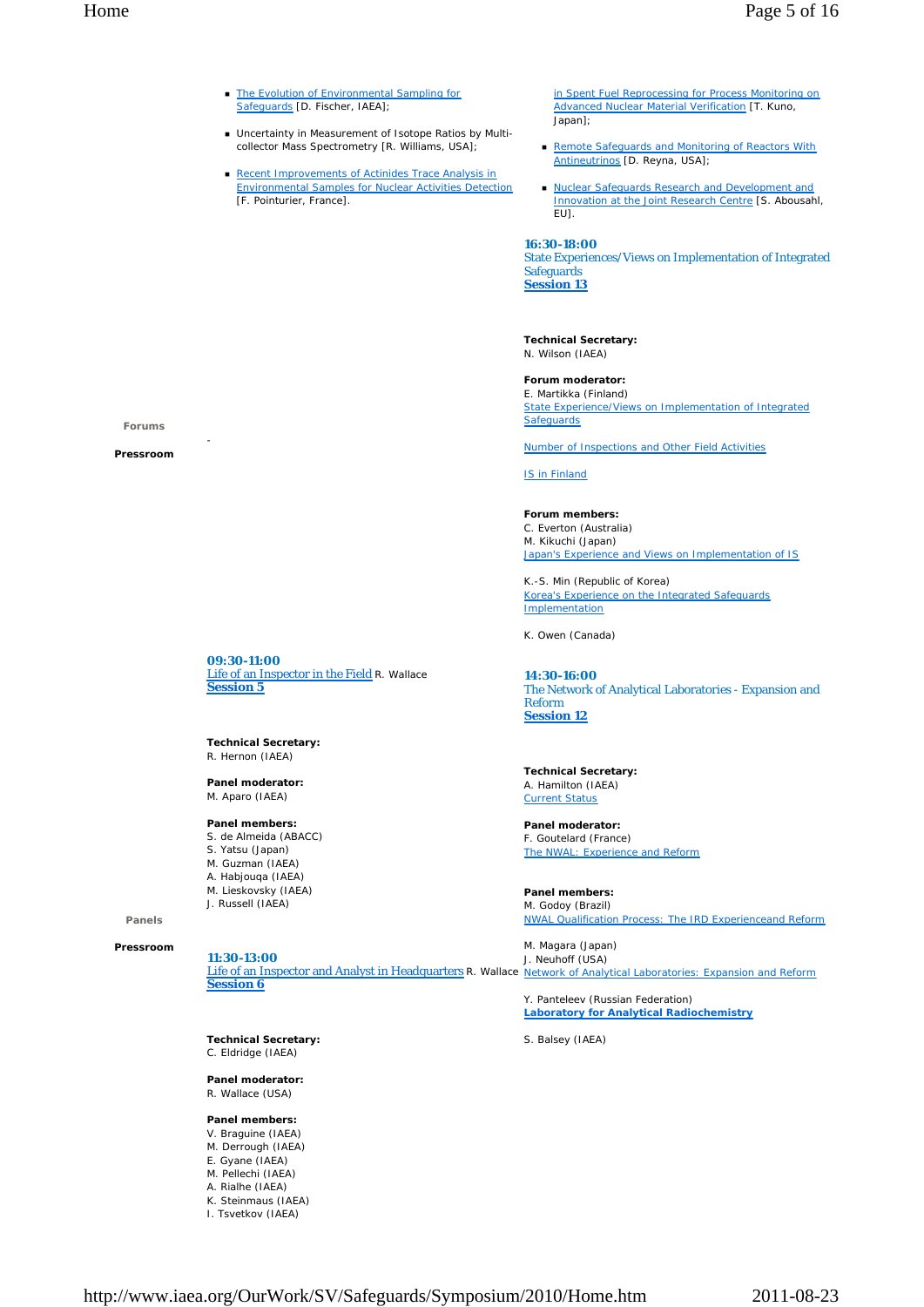R. Zarucki (IAEA)



Location **Morning Morning Afternoon**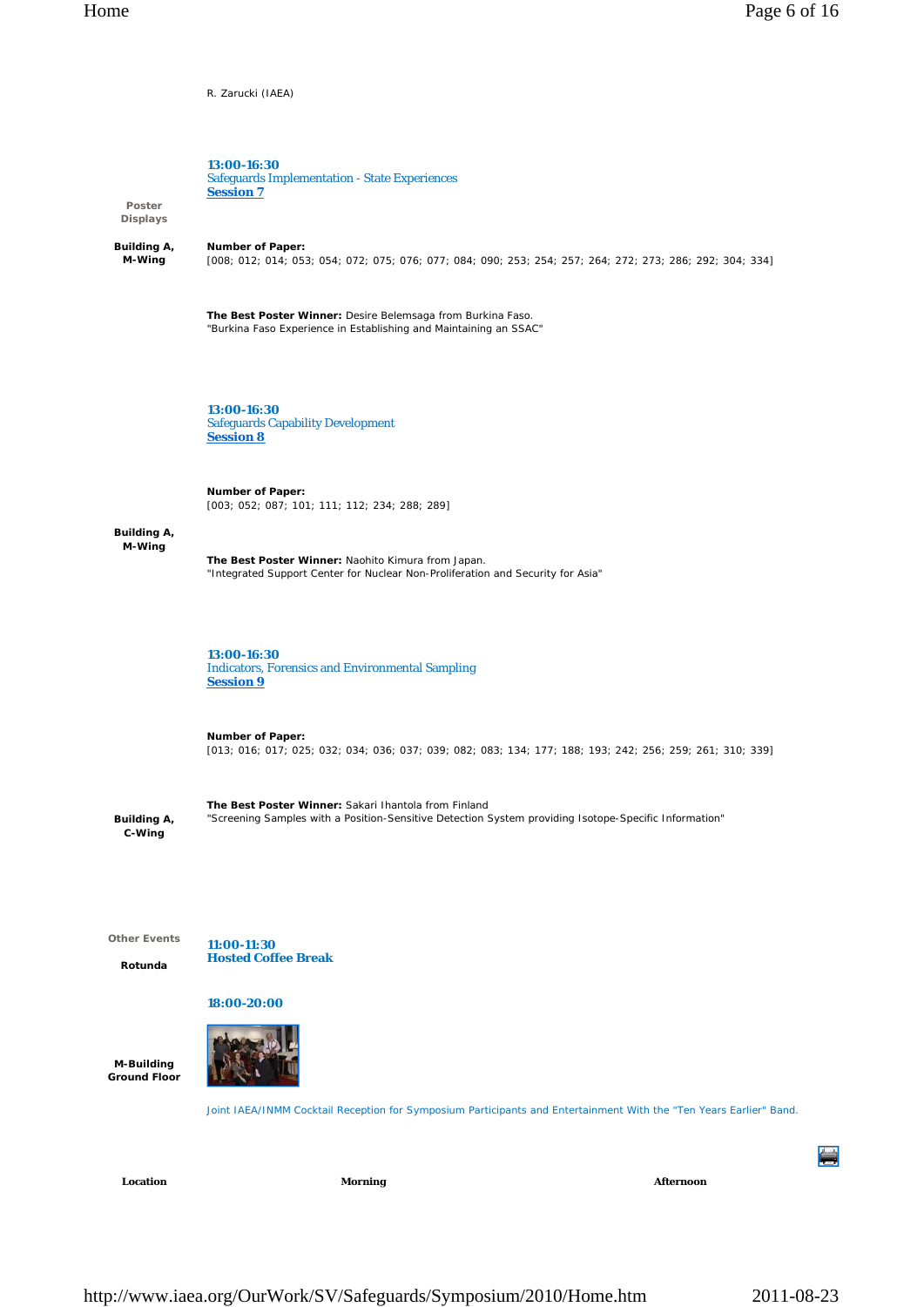|                    |                                                                                                                                                                                                               | 14:30-16:00<br><b>Enhancing the Organizational Culture to Prepare for</b><br><b>Future Missions</b><br><b>Session 21</b>                                                 |
|--------------------|---------------------------------------------------------------------------------------------------------------------------------------------------------------------------------------------------------------|--------------------------------------------------------------------------------------------------------------------------------------------------------------------------|
|                    |                                                                                                                                                                                                               | Chairperson: R. Howsley, WINS                                                                                                                                            |
|                    | 09:30-13:00<br><b>Furthering IAEA-State Safeguards Cooperation</b><br><u>Session 14</u>                                                                                                                       | Technical Secretary: R. McCullough, IAEA                                                                                                                                 |
|                    | Chairperson: M. Ennami, Libyan Arab Jamahiriya                                                                                                                                                                | Title of Paper/Presenter:                                                                                                                                                |
|                    | Technical Secretary: P. Moitta, IAEA                                                                                                                                                                          | Organizational Culture: Begin With the Right Message<br>[R. Clark, United Arab Emirates];                                                                                |
|                    | Title of Paper/Presenter:                                                                                                                                                                                     | Achieving Organizational Change: The Important of<br>Organizational Culture [K. Desson, Canada];                                                                         |
|                    | The Further Evolution of IAEA-SSAC Cooperation:<br>SAGSI's Considerations [J. Casterton, Canada];                                                                                                             | "An evolution in Organizational Culture" What Does That<br>Mean for Safequards?[J. Patten, IAEA].                                                                        |
| <b>Boardroom A</b> | Defining a "Model SSAC" - A Technique for Evaluating<br><b>SSACs and Designing Beneficial Engagement [A.</b><br>Sunshine, USA];<br>Steps of Ukrainian SSAC to Integrated Safeguards [S.<br>Lopatin, Ukraine]; | 16:30-18:00<br><b>Application of Forensic Techniques to Safeguards</b><br><b>Session 24</b>                                                                              |
|                    |                                                                                                                                                                                                               | Chairperson: A. Pidduck, United Kingdom                                                                                                                                  |
|                    | SSAC at Your Service: Promoting Cooperation Between<br><b>IAEA and Finnish SSAC for Safeguards Implementation</b><br>(Within EU) [M. Hämäläinen, Finland];                                                    | Technical Secretary: D. Donohue, IAEA                                                                                                                                    |
|                    | Enhanced Cooperation Between SSAC and IAEA<br>Through Joint Operation of on Site Laboratory for<br>Safeguarding Rokkasho Reprocessing Plant (RRP) [T.<br>Itoh, Japan];                                        | Title of Paper/Name:                                                                                                                                                     |
|                    | • The European Commission Cooperative Support<br>Programme: Activities and Achievements [J. Goncalves,<br>EU].                                                                                                | Chasing Rainbows: Establishing the History of Nuclear<br>Material by Decrypting Information Inherent to the<br>Material [K. Mayer, EU];                                  |
|                    |                                                                                                                                                                                                               | Trace Elements in Uranium Refining and Conversion [G.<br>Healey, Canada];                                                                                                |
|                    |                                                                                                                                                                                                               | Investigating Chemical and Molecular Changes in U02F2<br>Particles Using NanoSIMS and Micro-Raman<br>Spectroscopy [R. Kips, USA].                                        |
|                    | 09:30-13:00<br>All Sources Information Analysis for Detecting Undeclared 14:30-18:00<br><b>Activities and Material</b><br><b>Session 15</b>                                                                   | <b>Advanced Safeguards Approaches for Existing Fuel Cycle</b><br><b>Facilities</b><br><b>Session 22</b>                                                                  |
|                    | Chairperson: M. Burgess, Australia                                                                                                                                                                            |                                                                                                                                                                          |
|                    | Technical Secretary: C. Eldridge, IAEA                                                                                                                                                                        | Chairperson: M. Kikuchi, Japan<br>Technical Secretary: F. Maluta, IAEA                                                                                                   |
| Room M1            | Title of Paper/Presenter:                                                                                                                                                                                     | Title of Paper/Presenter:                                                                                                                                                |
|                    | • Collaborative Analysis for Information Driven<br>Safeguards [M. Maybury, USA];                                                                                                                              | ■ URENCO Conference on Gas Centrifuge Enrichment<br>Plant Safeguards, Held in December 2009 - Modern                                                                     |
|                    | All-source Information Acquisition and Analysis in the<br><b>IAEA Department of Safequards [M. Ferguson, IAEA];</b>                                                                                           | Safeguards Approaches for Enrichment Facilities [P.<br>Friend, URENCO Limited];                                                                                          |
|                    | • The Importance of Correctness: The Role of Nuclear<br>Material Accountancy and Analysis in the State<br><b>Evaluation Process [C. Norman IAEA];</b>                                                         | <b>ABACC's Experience in Implementing Short Notice</b><br>Random Inspections (SNRI) Regime at Fuel Fabrication<br>Plants in Brazil and Argentina [S. de Almeida, ABACC]; |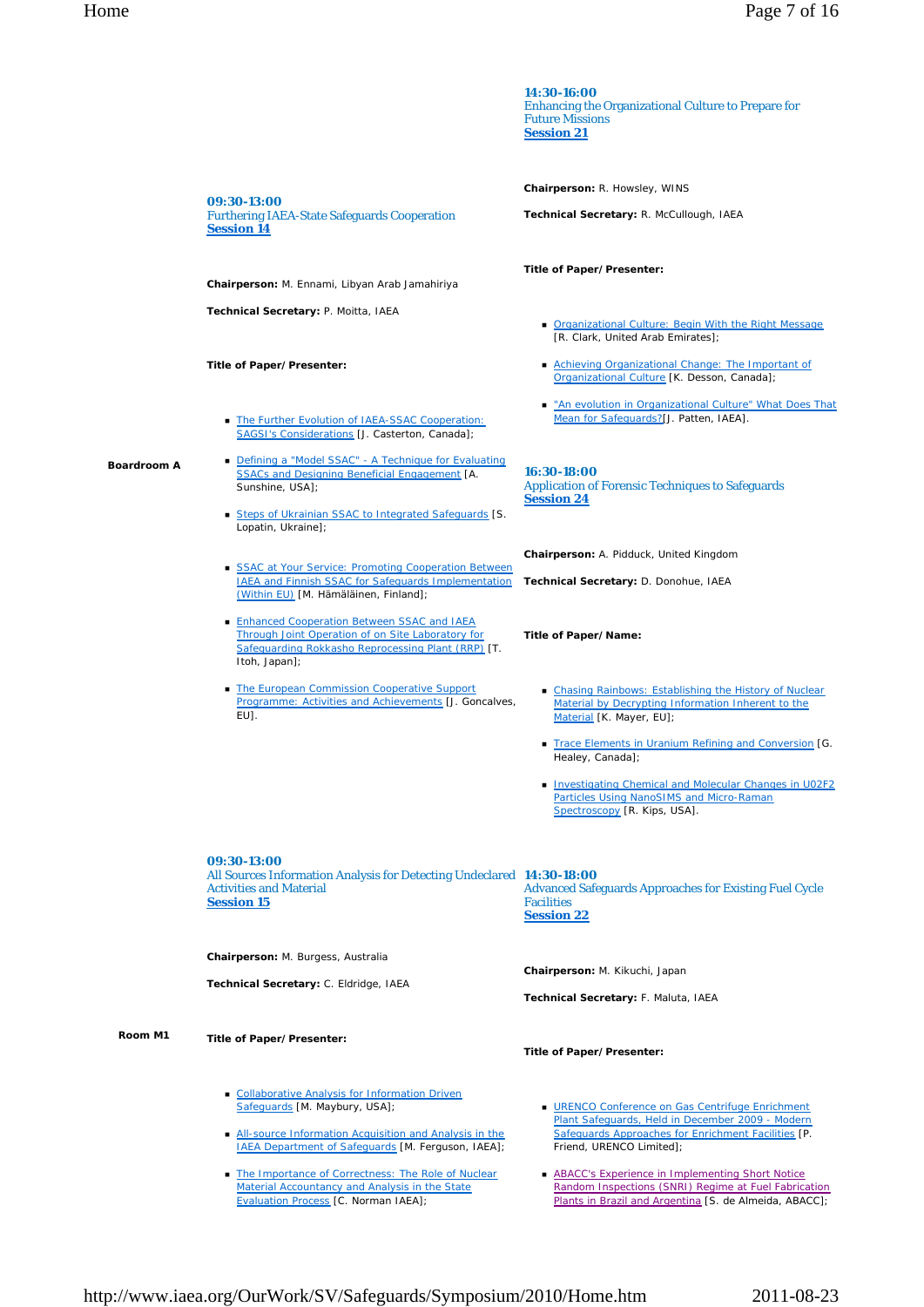- **Methods for Improving IAEA Information Analysis by** Reducing Cognitive Biases [M. Cottee; C. Hobbs, United Kingdom<sup>1</sup>;
- **Advances in Radar Remote Sensing and Its Application** to Safeguards [P. Loreaux, France];
- **From Data to Knowledge Promising Analytical Tools** and Techniques (for Capture and Reuse of Corporate Knowledge and to Aid in the State Evaluation Process) [G. Danielson, USA].
- **Experience of Integrated Safeguards Approach for** Large-scale Hot Cell Laboratory [N. Miyaji, Japan];
- **Quantification of Fissile Materials by Photon Activation** Method in a Highly Shielded Enclosure [P. Dighe, India];
- **Broader Use of Statistical Techniques in the Design of** Advanced Safeguards Approaches [D. Odulaja,IAEA];
- Laser-based Monitoring of UF6 Cylinders [S. Poirier,  $EUI.$

**14:30-16:00** Best Practices for Establishing, Maintaining and Improving the Effectiveness of an SSAC **Session 23**

**Technical Secretary:** R. Stevens (IAEA)

**Forum moderator:** A. Vincze (Hungary)

### **Forum members:**

- D. Belemsaga (Burkina Faso)
- U. Mirsaidov (Tajikistan) M. Solichah (Indonesia)
- J. Vaclav (Slovak Republic)
- R. Zarate (Chile)

**Forums** 

**Pressroom**

#### **16:30-18:00**

Furthering Effectiveness and Efficiency Through Enhanced IAEA-state Cooperation **Session 25**

**Technical Secretary:** S. Munoz (IAEA)

**Forum moderator:** S. Fernandez (Argentina)

### **Forum members:**

M. Rasweswe (South Africa) Furthering Effectiveness and Efficiency Through Enhanced IAEA-State Cooperation - Working Towards Joint Inspection **Capability** 

M. Solichah (Indonesia)

S. Tsalas (EU)

O. Peixoto (ABACC) IAEA and R/SSAC Cooperation

**09:30-11:00** Challenges Relating to the Implementation of Technologies for Detecting Undeclared Materials and Activities **Session 16**

-

**Technical Secretary:** A. Monteith (IAEA)

**Panel moderator:** K. Mayer (EU)

**Panel members:** V. Bycthkov (Russian Federation) Challenges to Detect Undeclared Materials and Activities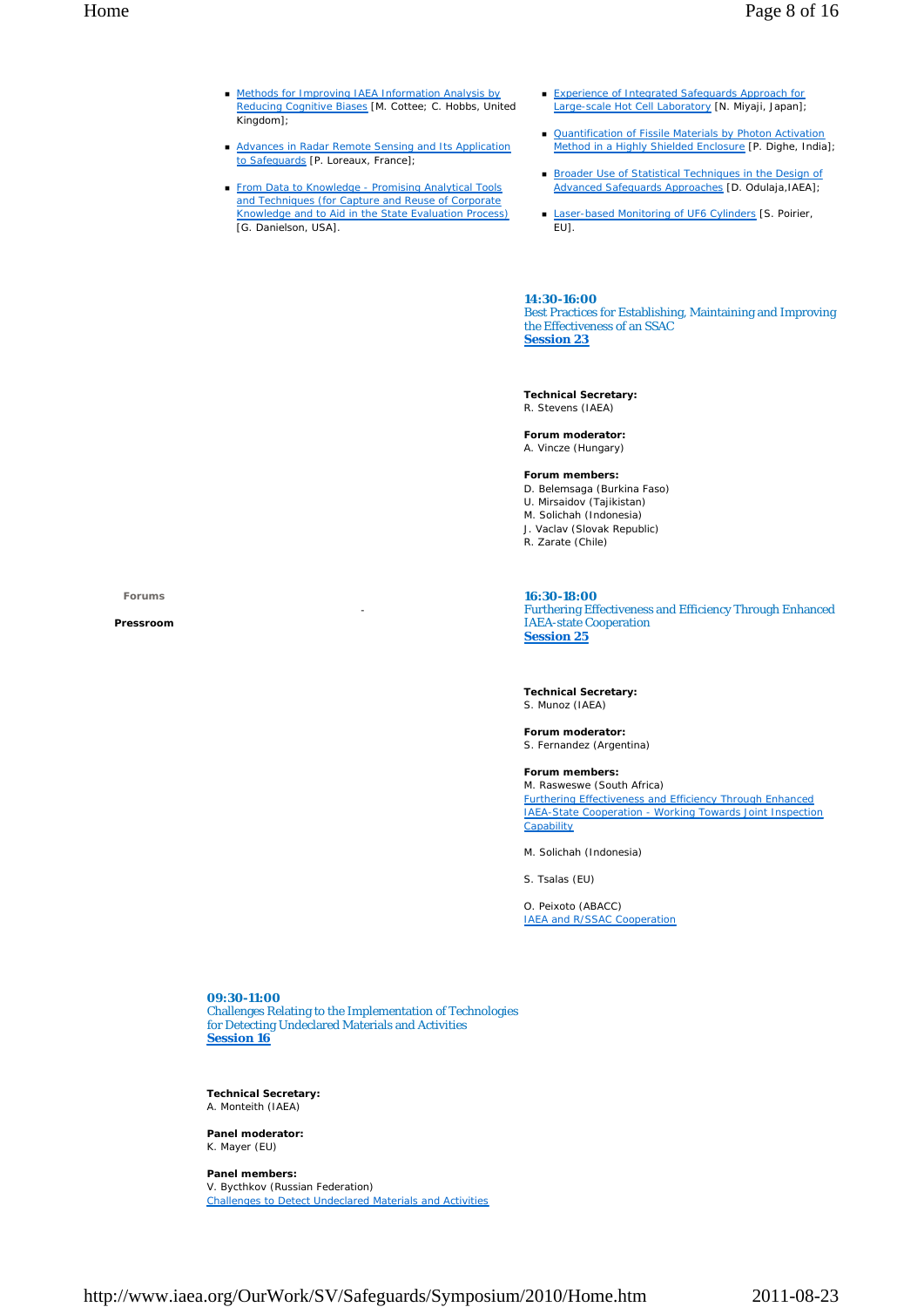H. Toivonen (Finland) Borrowing the Nuclear Security Concept of Remote Expert **Support for Safeguards Applications** 

N. Wogman (USA) History of STR 321 - IAEA Use of Wide Area Environmental Sampling in the Detection of Undeclared Nuclear Activities (1996-1998 Multi-country Effort)

L. Rockwood (IAEA) New Technologies for Detecting Undeclared Materials and Activities - A Legal Perspective

S. Zykov (IAEA)

### **Panels**

**Pressroom**

**11:30-13:00** Building Support for the Safeguards Mission **Session 17**

**Technical Secretary:** S. Pullinger (IAEA)

**Panel moderator:** J. Carlson (Australia)

**Panel members:**

- S. Fernandez (Argentina)
- H. Sokolski (USA)
- J. Lodding (OPCW) L. Szerbo (CTBTO)
- T. Rauf (IAEA)

**Poster Displays** 

**Building A, M-Wing** 

**13:00-16:30** Information Driven Safeguards **Session 18**

**Number of Paper:** [035; 041; 043; 092; 220; 223; 224; 231; 233; 245; 248; 266; 268; 296; 301; 313; 323; 349]

-

**The Best Poster Winner:** Eva Gyane from IAEA. "Information Driven Safeguards - A Country Officer's Perspective"

**13:00-16:30** Safeguards by Design **Session 19**

**Building A, M-Wing** 

**Number of Paper:** [065; 066; 068; 069; 089; 104; 164; 207; 219; 282; 308; 322]

**The Best Poster Winner:** Tom Ellacott from Canada. "Safeguards by Design - the Canadian Experience"

**13:00-16:30** Safeguards Concepts and Approaches **Session 20**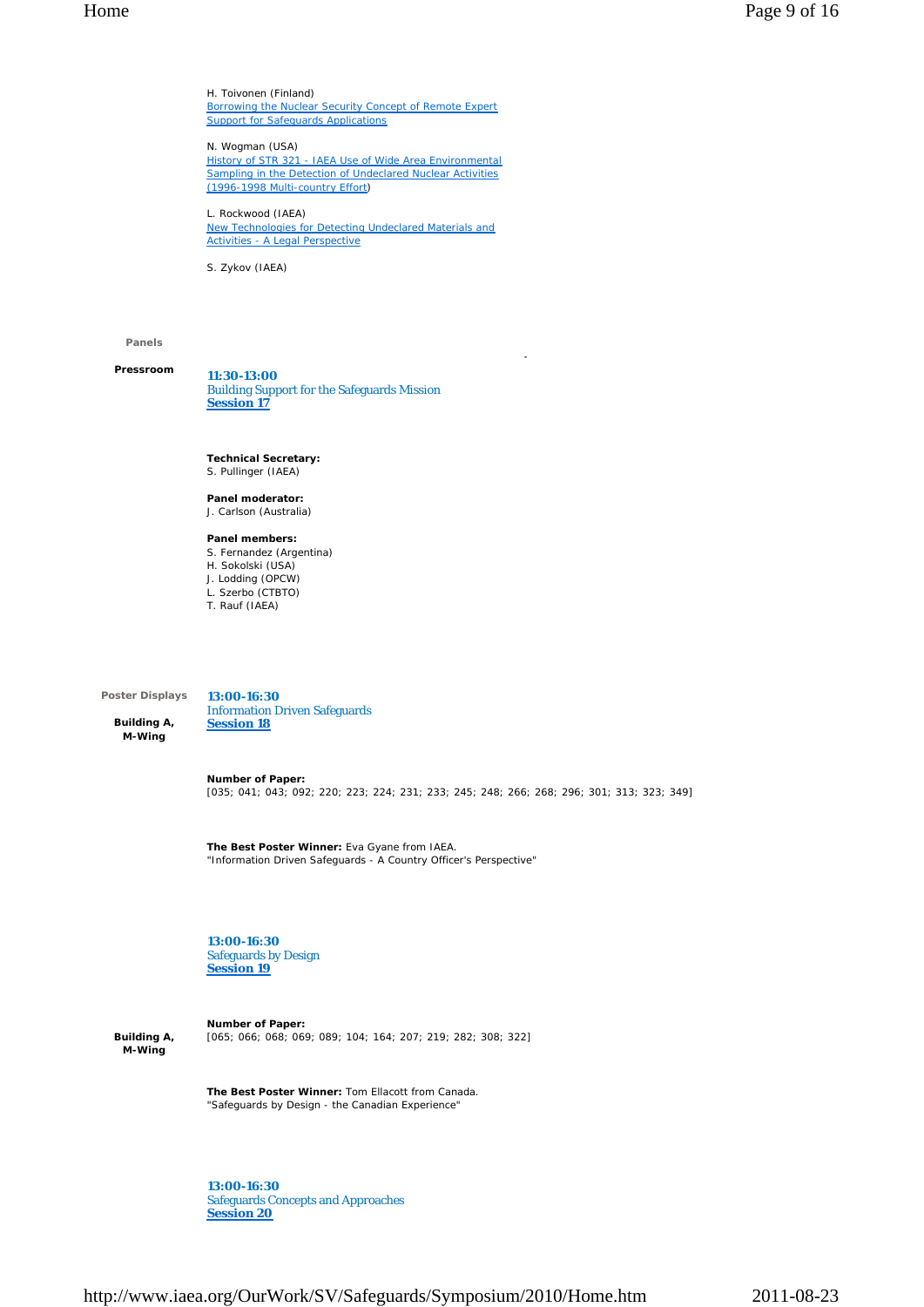**Building A, C-Wing Number of Paper:** [015; 026; 030; 042; 056; 078; 086; 093; 116; 125; 126; 131; 182; 184; 225; 249; 250; 262; 269; 275; 297; 298; 318;  $324]$ **The Best Poster Winner:** Christopher Orton from USA. "Enrichment Assay methods for a UF6 Cylinder Verification Station" **Other Events Rotunda VIC Restaurant Unibrau 11:00-11:30** Hosted Coffee Break **18:30-20:00** INENS wishes to invite all participants of the Symposium to the Launch reception **19:00** INMM Members-only dinner Please read details below: **INMM Dinner Details Unibrau Web Site Location Morning Afternoon Boardroom A 09:30-13:00** Developing Safeguards Resources **Session 26 Chairperson:** D. Dickman, USA **Technical Secretary:** R. Barnes, IAEA **Title of Paper/Presenter:** Developing Safeguards Resources [J. Crete, IAEA]; Support Plan to Establish Safeguards Infrastructure in Newcomer Countries and Challenges of ROK [J. Park, Republic of Korea]; A Proposal for More Effective Training in Countries Developing Nuclear Power [A. Abdel-Halim, USA]; Next Generation Safeguards Initiative (NGSI): Human Capital Development Program [D. Lockwood, USA]; Strategy for Nuclear Technology Education at Uppsala **14:30-18:00** Potential New Verification Roles in Support of Arms Control and Disarmament **Session 33 Chairperson:** K. Murakami, Japan **Technical Secretary:** J. Rissanen, IAEA **Title of Paper/Presenter: Nexus of Technologies: International Safeguards** Physical Protection and Arms Control [D. Blair, USA]; The Role of IAEA in Multilateral Nuclear Disarmament Verification [O. Reistad, Norway]; **• Verification of Chemical Weapons Destruction [J.** Lodding, OPCW]; Verified Warhead Dismantlement: Past Present Future

- [A. Persbo, VERTIC];
	- The Role of the IAEA in a World Reducing Stocks of Nuclear Weapons [T. Shea, Nuclear Threat Initiative].

**Investigating Safety, Safeguards and Security (3S)** Synergies to Support Infrastructure Development and

University [M. Österlund, Sweden];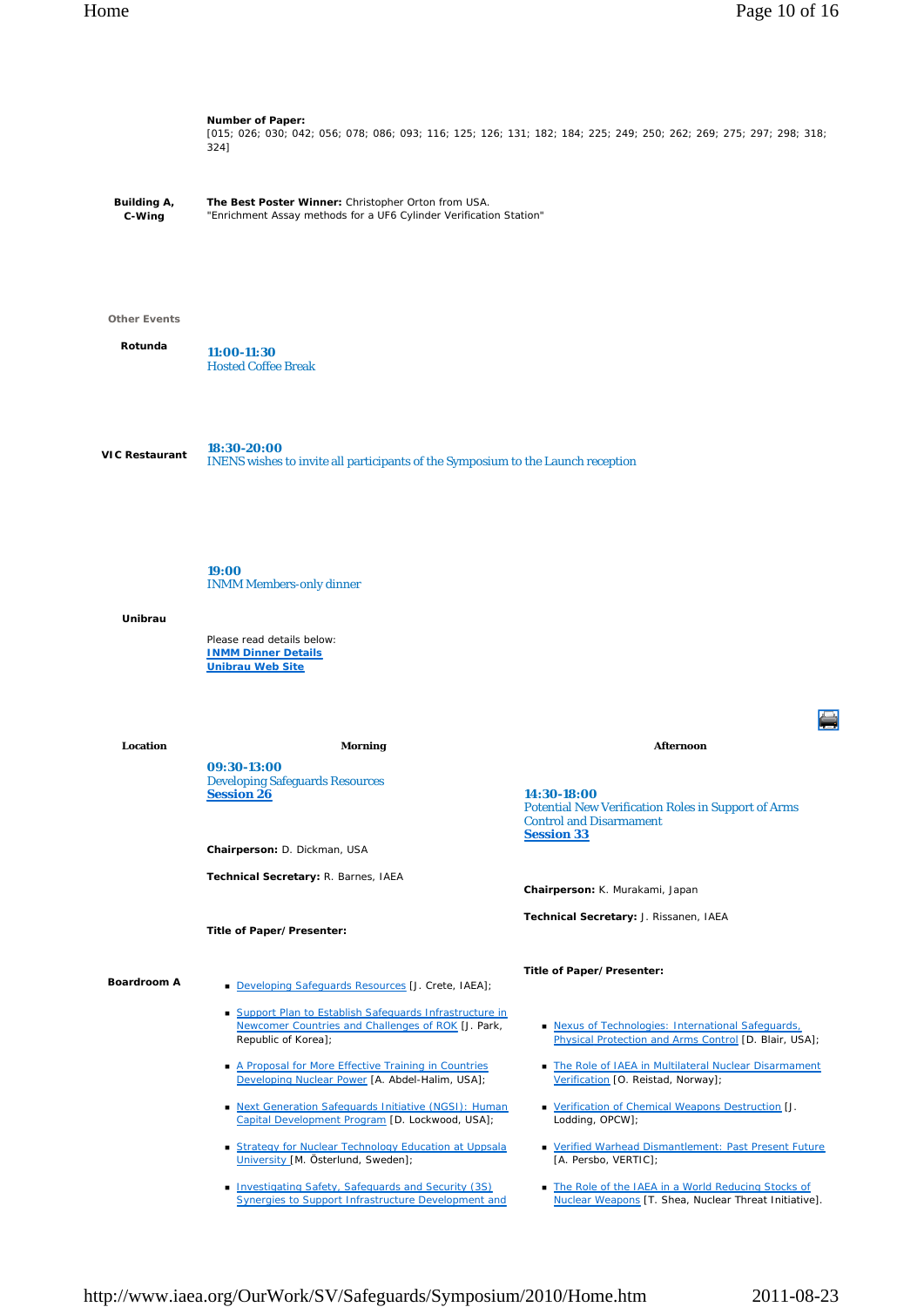Risk-Informed Methodologies for 3S by Design [M. Suzuki, Japan].

**09:30-13:00** Remote Safeguards Inspections **Session 27**

**Chairperson:** M. Boella, EU

**Technical Secretary:** T. Jeffrey, IAEA

**Title of Paper/Presenter:**

**Room M1**

- Remote Safeguards Inspections: Concept and Practicalities [I. Tsvetkov, IAEA];
- Information-Driven Inspections [M. Whitaker, USA];
- Gas Centrifuge Enrichment Plants Inspection Frequency and Remote Monitoring Issues for Advanced Safeguards Implementations [B. Boyer, USA];
- The Safeguards Activities for LWRs With MOX in Japan -Remote Data-driven Safeguards [S. Yatsu, Japan];
- Data Acquisition Systems in Large Nuclear Facilities -Challenges, Experiences, Solutions [P. Schwalbach,  $F$ <sub> $H$ </sub> $\overline{H}$
- Developments in Implementation of Remote Data Transmission [K. Schoop, EU].

**14:30-18:00**

Safeguards by Design - Safeguards for Advanced and Proliferation Resistant Nuclear Fuel Cycle Facilities **Session 34**

**Chairperson:** C. Jorant, France

**Technical Secretary:** S. Shawky, IAEA

**Title of Paper/Presenter:**

- The Role of the Industry in Safeguards By Design [M. Stein, USA];
- Safeguards-by-Design Experiences from New Nuclear Installations [O. Okko, Finland];
- Development of IAEA High Level Guidelines for **Designers and Operators: Safeguards-By-Design [F.** Sevini, EU];
- **Status and Prospect of Safeguards By Design for** Pyroprocessing Facility [H. Kim, Republic of Korea];
- **Consideration of Safeguards Requirements During the** Design of the URENCO Tails Management Facility [A. Roach, United Kingdom];
- Application of Safeguards-by-Design to a Reactor Design Process [J. Whitlock, Canada].

**14:30-16:00**

Identifying the Right Skills and Expertise for the Challenges of the 21st Century - Where to Find Them? How to Retain Them? **Session 35**

Posters - Talent Management: The Right Person, In The Right Place, At The Right Time

**Technical Secretary:** M. Akrawy (IAEA)

**Forum moderator:** C. Monzel (IAEA)

**Forum members:** M. Boella (EU)

P. Goldschmidt (Carnegie Endowment)

D. Goethel (Formerly IAEA/UN) People Are Our Most Important Asset. Knowledge Is Their Most Important Tool.

M. Morichi (BUNM-AREVA) Identifying the Right Skills & Expertise for the Challenges of the 21st Century

S. Fernandez Moreno (Nuclear Regulatory Authority, Argentina) Identifying the Right Skills & Expertise for the Challenges of the 21st Century, How to Find them? How to Retain them?

D. Lockwood (US DOE, NGSI) Identifying the Right Skills & Expertise for the Challenges of

**Forums** 

**Pressroom** 

-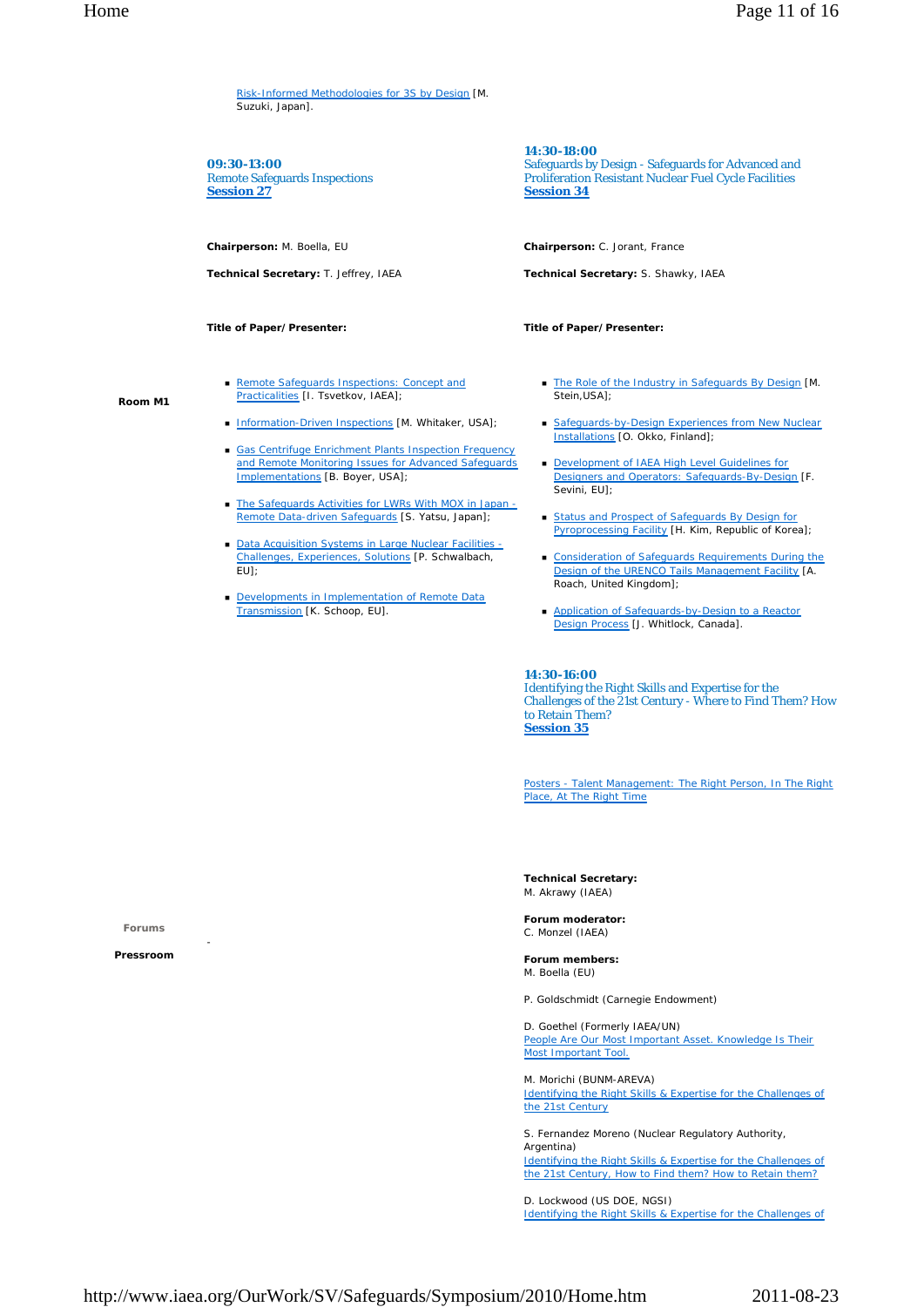the 21st Century, How to Find them? How to Retain them?

Identifying the Right Skills & Expertise for the Challenges of the 21st Century, How to Find them? How to Retain them? (short version)

**16:30-18:00** Changing Organizational Culture **Session 36**

**Technical Secretary:** R. McCullough (IAEA)

**Forum moderator:** J. Patten (IAEA)

### **Forum members:**

R. Clark (United Arab Emerites)

K. Desson (Canada)

-

R. Howsley (World Institute for Nuclear Security)

**09:30-11:00** Challenges Using Advanced Information Technologies for Collection and Evaluation **Session 28**

Networks Analysis

**Technical Secretary:** Z. Gastelum (IAEA)

**Panel moderator:** M. Maybury (USA) Information Driven Safeguards: A View From the Outside

Challenges Using Advanced Information Technologies for

Collection and Evaluation

**Panel members:**

**Panels** 

M. Björe (Sweden)

**Pressroom** 

P. Laforce (EU) Today's Challenges in Handling Massive Amounts of Information and Detecting 'Unknown' but Relevant **Information** 

Today's Challenges in Handling Massive Amounts of Information and Detecting 'Unknown' but Relevant Information (short version)

K. Michel (USA)

N. Sampson (France)

**11:30-13:00** Sharing Implementation Experience and Good Practices With Other Verification Organizations **Session 29**

**Technical Secretary:**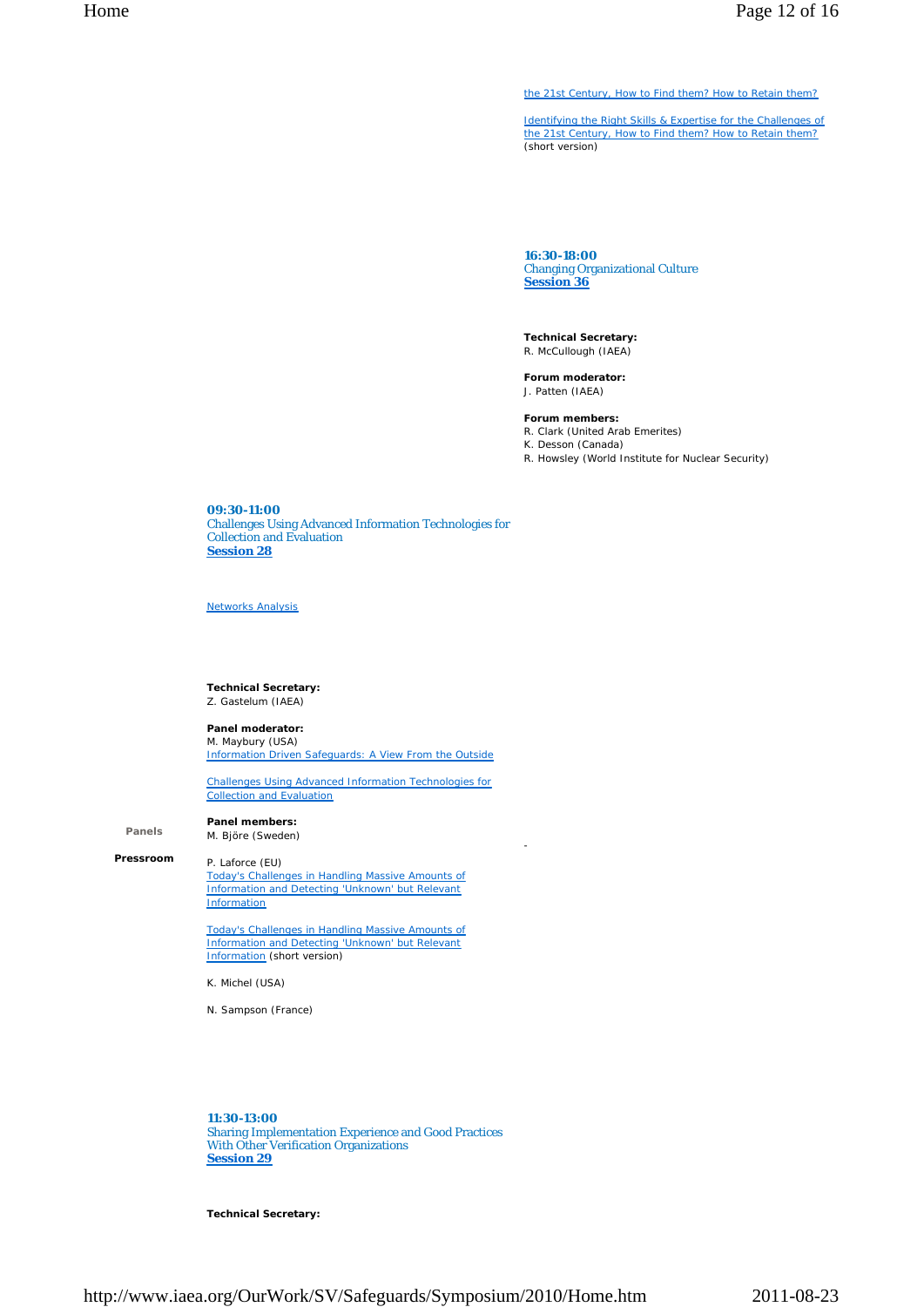A. Petoe (IAEA)

#### **Panel moderator:** T. Rauf (IAEA)

**Panel members:** J. du Preez (CTBTO) J. Lodding (OPCW) T. Renis (IAEA)

**Poster Displays** 

**Building A, C-Wing 13:00-16:30 Measurements Session 30**

**Number of Paper:**

[009; 022; 023; 031; 045; 046; 047; 059; 061; 088; 128; 130; 132; 137; 169; 174; 178; 181; 192; 194;251; 252; 255; 285; 316; 338]

**The Best Poster Winner:** Nicole Erdmann from the European Commission. "COMPUCEA - 2nd Generation Performance Evaluation"

**Building A, M-Wing** 

**13:00-16:30** Monitoring Techniques for Safeguards **Session 31**

**Number of Paper:** [007; 027; 057; 063; 074; 115; 119; 241; 244; 246; 258; 265; 319; 325]

**The Best Poster Winner:** Peter Schwalbach from the European Commission. "On Site Laboratories of Euratom - Ten Years of Excellent Results and Time to Renew"

**13:00-16:30** Advancements in Containment and Surveillance **Session 32**

**Building A, M-Wing** 

**Number of Paper:** [118; 124; 140; 141; 143; 175; 187; 209; 228; 229; 260; 271; 281; 302]

**The Best Poster Winner:** Faranak Nekoogar from USA. "Ultra Wideband Radio Frequency Identification for Safeguards Applications"

**Other Events** 

**VIC Restaurant** 

**13:00-14:30 INMM members and non-members are welcome.**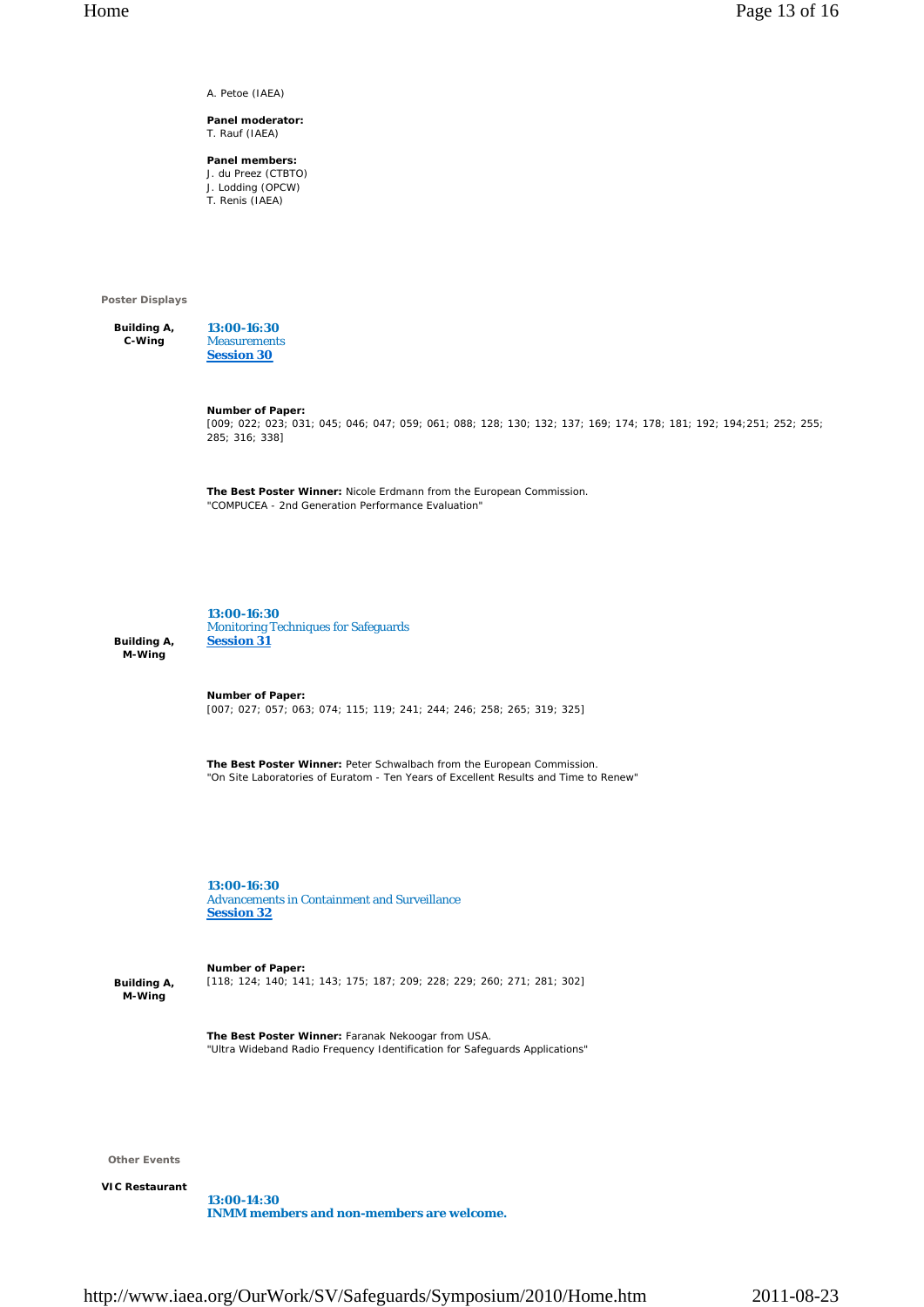For details, please click here »» INMM Luncheon, Vienna Chapter

**Rotunda 11:00-11:30 Hosted Coffee Break**

**Boardroom A**

| Location                  | <b>Morning</b>                                           | Afternoon |
|---------------------------|----------------------------------------------------------|-----------|
|                           | $10:00-12:00$                                            |           |
|                           | <b>Closing Planery</b>                                   |           |
|                           | Poster Awards [J. Cooley, IAEA]                          |           |
|                           | <b>Session 37</b>                                        |           |
|                           | Session Chair: H. Nackaerts, IAEA                        |           |
| <b>Boardroom A</b>        | ٠<br>Technical Secretary: C. Mathews, IAEA               |           |
| plus                      |                                                          |           |
| Room M1 via CCTV          | Speaker - Closing Statement and Presentations:           |           |
| and                       | J. Cooley (IAEA) - Best poster awards                    |           |
| Live Streaming to the www | J. Carlson (Australia) - Symposium highlights            |           |
|                           | M. Maybury (USA) - Information Technology and Safequards |           |
|                           | H. Nackaerts (IAEA) - Closing Statement                  |           |

### **Best Poster Awards**

Awards Presenter: J. Cooley, IAEA

**Session 7:**

Safeguards Implementation - State Experiences, our winner comes from Burkina Faso, and is the head of their Radiation Protection division in the Ministry of Environment. **Desire Belemsaga** - "Burkina Faso Experience in Establishing and Maintaining an SSAC".

**Session 8:**

Safeguards Capability Development - our winner comes from Japan, in the Nuclear Safety Division of the Science and Technology Policy Bureau within MEXT. **Naohito Kimura** - "Integrated Support Center for Nuclear Non-Proliferation and Security for Asia".

### **Session 9:**

Indicators, Forensics and Environmental Sampling, our winner is from Finland, working in the Radiation and Nuclear Safety Authority (STUK).

**Sakari Ihantola** - "Screening Samples with a Position-Sensitive Detection System providing Isotope-Specific Information".

**Session 18:**

Information Driven Safeguards, our winner comes from the Agency, currently working in Safeguards Concepts and Planning after several years in Operations. **Eva Gyane** - "Information Driven Safeguards - A Country Officer's Perspective".

**Session 19:**

Safeguards by Design - our winning presenter comes from Canada, working in the Security and Safeguards Directorate within the Canadian Nuclear Safety Commission. **Tom Ellacott** - "Safeguards by Design - the Canadian Experience".

### **Session 20:**

Safeguards Concepts and Approaches, our winner comes from the United States, working in the National Security Directorate at the Pacific Northwest National Laboratory. **Christopher Orton** - "Enrichment Assay methods for a UF6 Cylinder Verification Station".

**Session 30:**

Measurements, our winner is from the Joint Research Centre of the European Commission **Nicole Erdmann** - "COMPUCEA - 2nd Generation Performance Evaluation".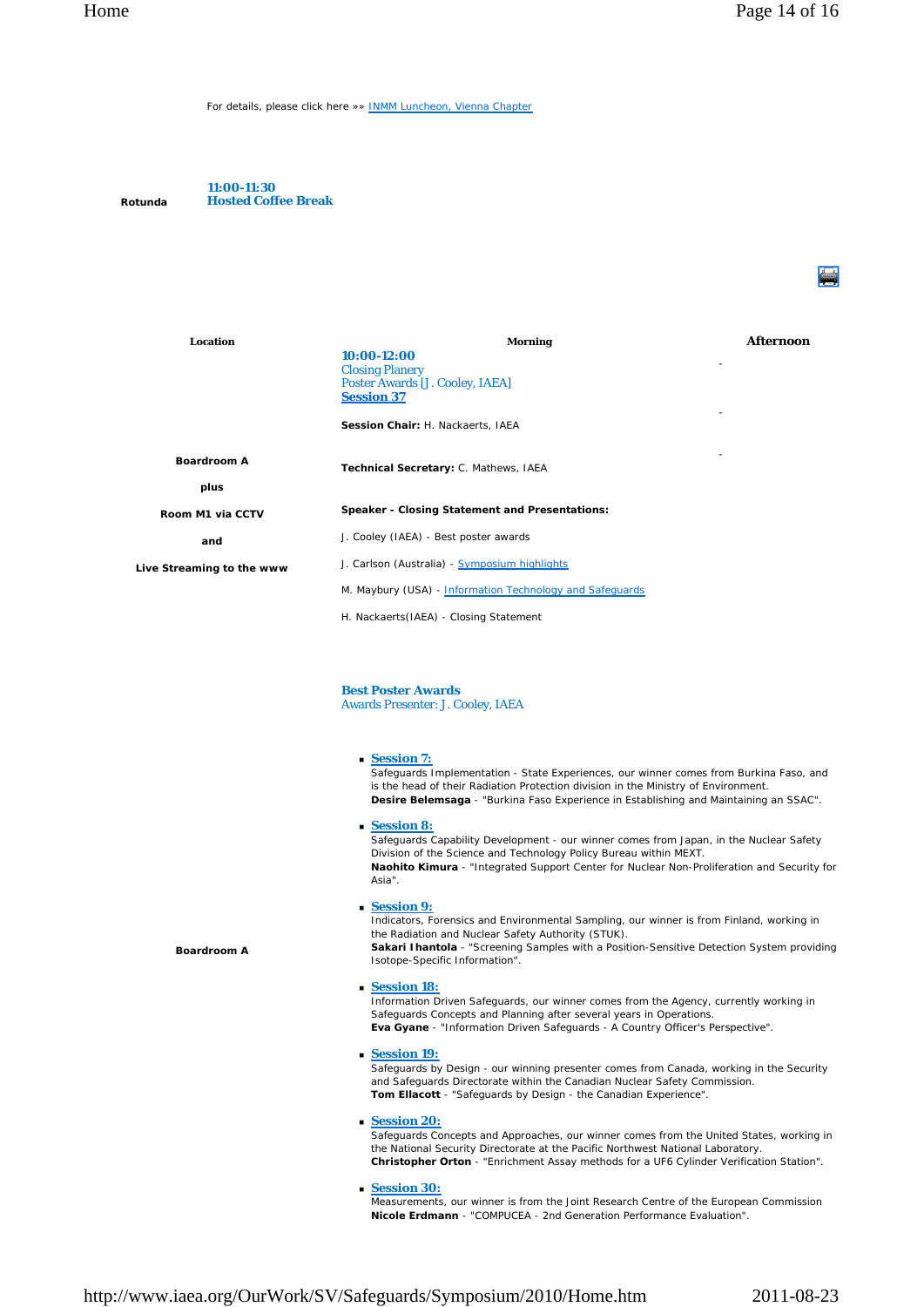### **Session 31:**

Monitoring Techniques for Safeguards, our winner comes from the European Commission, Directorate General for Energy **Peter Schwalbach** - "On Site Laboratories of Euratom - Ten Years of Excellent Results and Time to Renew".

**Session 32:**

Advancements in Containment and Surveillance, our winner is from the United States, working at Lawrence Livermore National Laboratory **Faranak Nekoogar** - "Ultra Wideband Radio Frequency Identification for Safeguards

Applications".

Responsible/Contact: Division of Concepts and Planning | Last update: Feb 8, 2011 12:07:46 PM

- You are here:
- **IAEA**
- Our Work • Verification
- Safeguards
- Symposium 2010

 $EJINMM$ 

**ESARDA**  $\bullet$   $\overline{\phantom{a}}$ 



## **EEWcm**



Disarmament

Nuclear Fuel Cycle Facilities